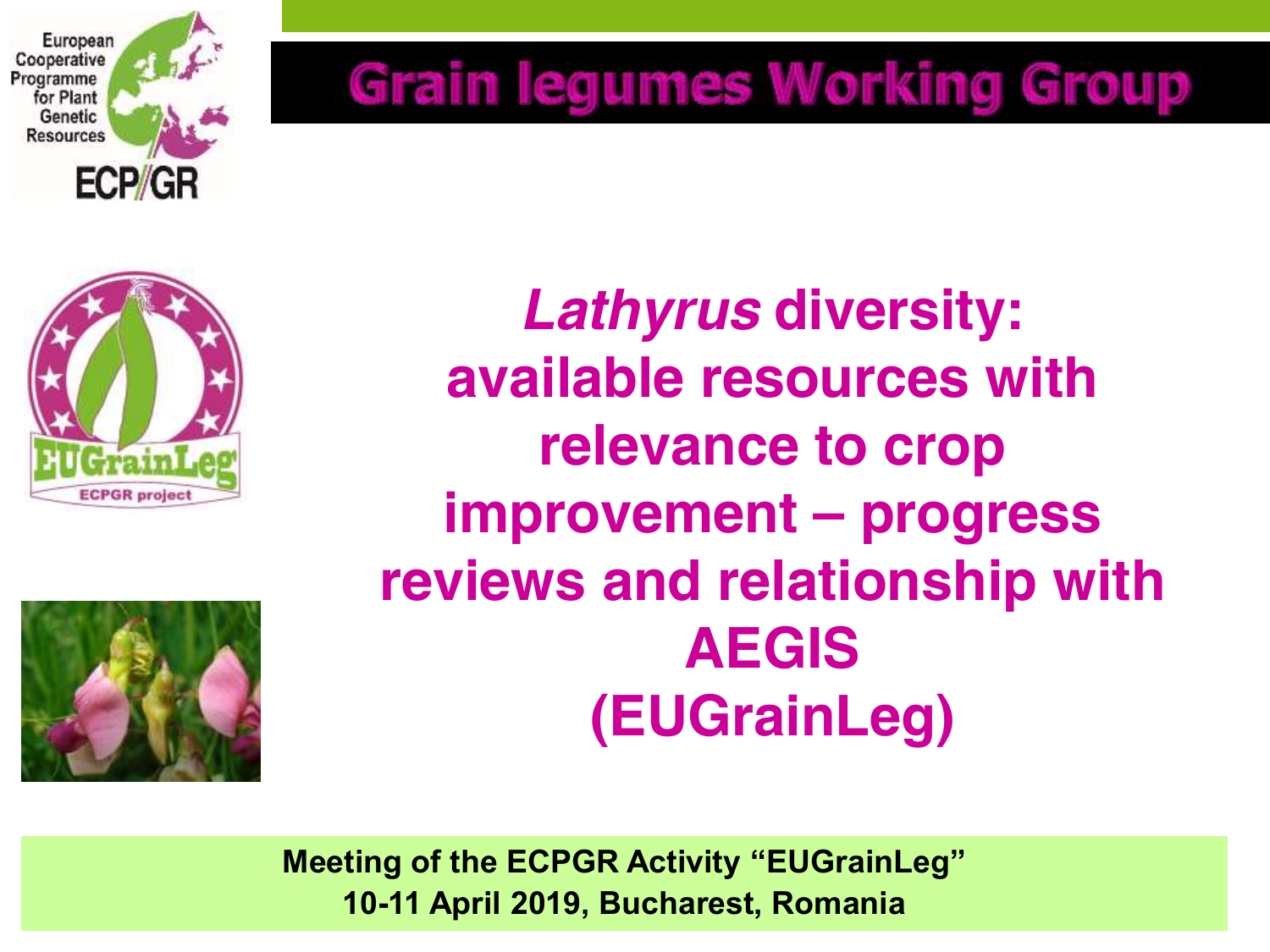## *Lathyrus* **diversity: available resources with relevance to crop improvement – progress reviews and relationship with AEGIS**



ECP/GR

European Cooperative Programme for Plant Genetic Resources



The importance of GL\_WG proposal is highlighted by the **current global interest to find solutions in terms of providing enough vegetal protein resources and clean environment for the world population.**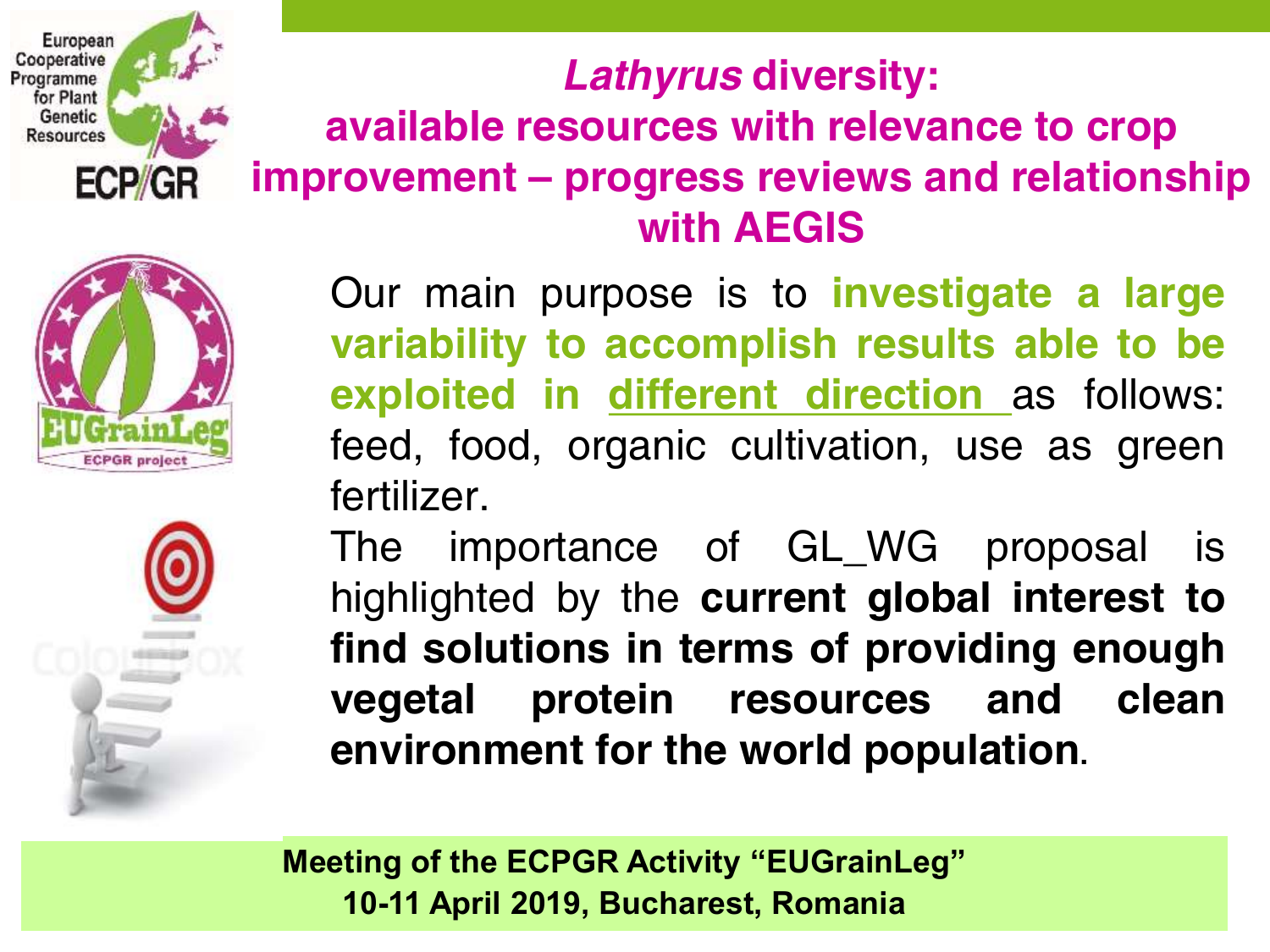#### **The context behind the choice of this Activity**

European Cooperative Programme for Plant Genetic Resources

ECP/GR

**ECPGR** project

• The Activity has been prioritized according to EURISCO and AEGIS data. There is still need for focus on Grain Legumes species due to the **low number of accessions** for some species (*Lathyrus*) and **not well systematized data**. The current Activity will act in two directions:

**(1)** AEGIS progress and improved data on European Grain Legumes PGR **(2)** Improvement of GL WG work (collaboration based on focus crop/ species, in order to facilitate experience and knowledge exchange)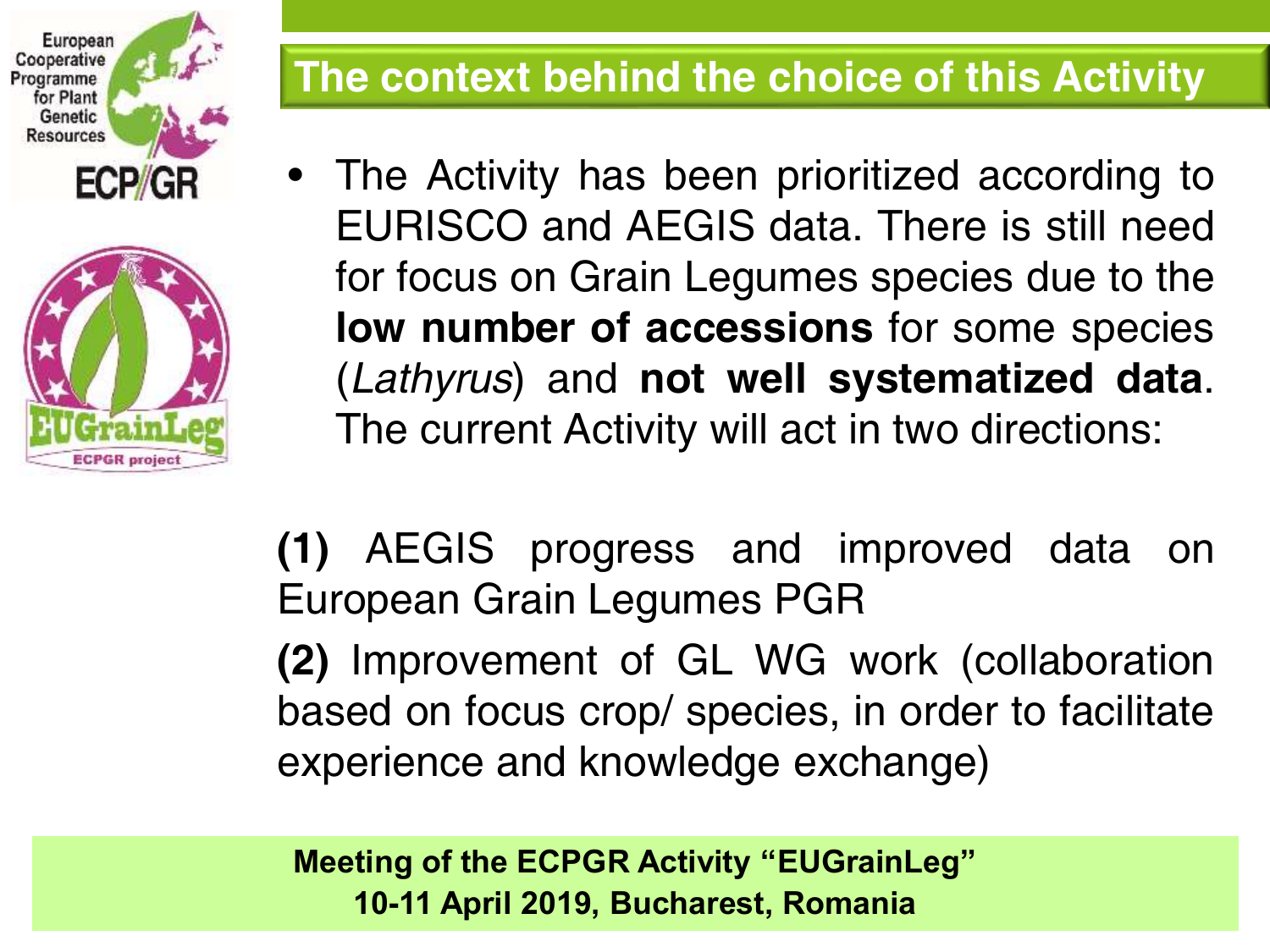

## **Justification: activity is justified in terms of making progress towards achieving the ECPGR objectives**

- Establishment of European Grain Legume Collection needs updates and improvements, taking in account the **large number of species managed inside the group.**
- The members of GL WG need a frame for **interaction**, in order to ensure the **exchange** of knowledge and biological material with the aim of speed up the process of recommendation of GL GR as AEGIS accessions.
- In many cases, members highlighted the existence of significant diversity of *Lathyrus* sp. PGR, but in same time there are difficulties/ gaps in order to identify accessions as AEGIS accessions, recording to registered data.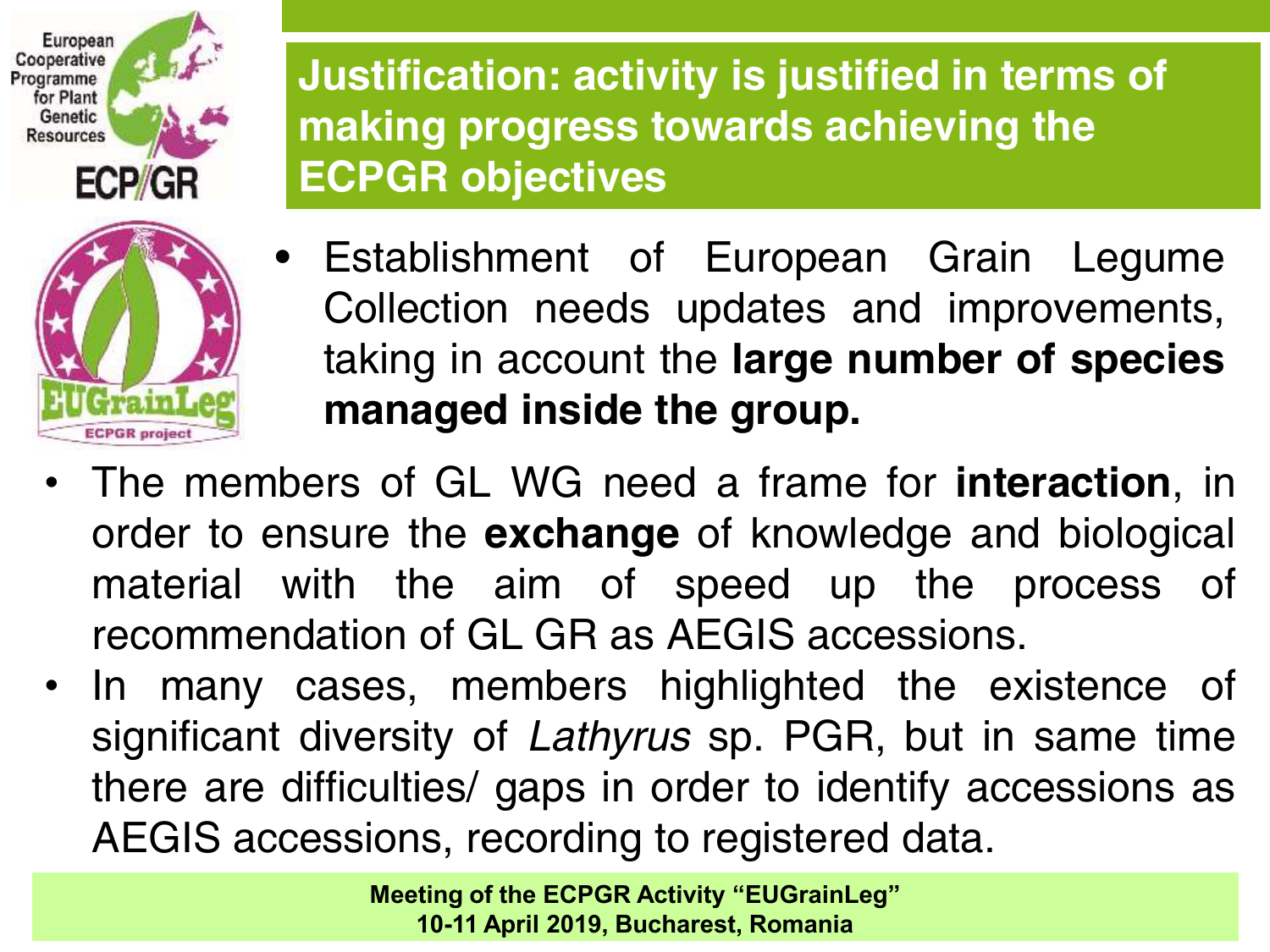





### **Rationale for the choice of partners**:

The **members and the topic** of activity were decided based on survey, before submission.

**(step 1)** Survey in GL WG in order to detect member's interest on different species, activities and availability to act as members or coordinators of team's project.

**(step 2)** Search of Grain Legumes collection in EURISCO and AEGIS (in order to identify the species that need improvement of accessions number and data) *Lathyrus* species was prioritized.

**(step 3)** Cooperation with ECPGR Secretariat in order to check member's eligibility.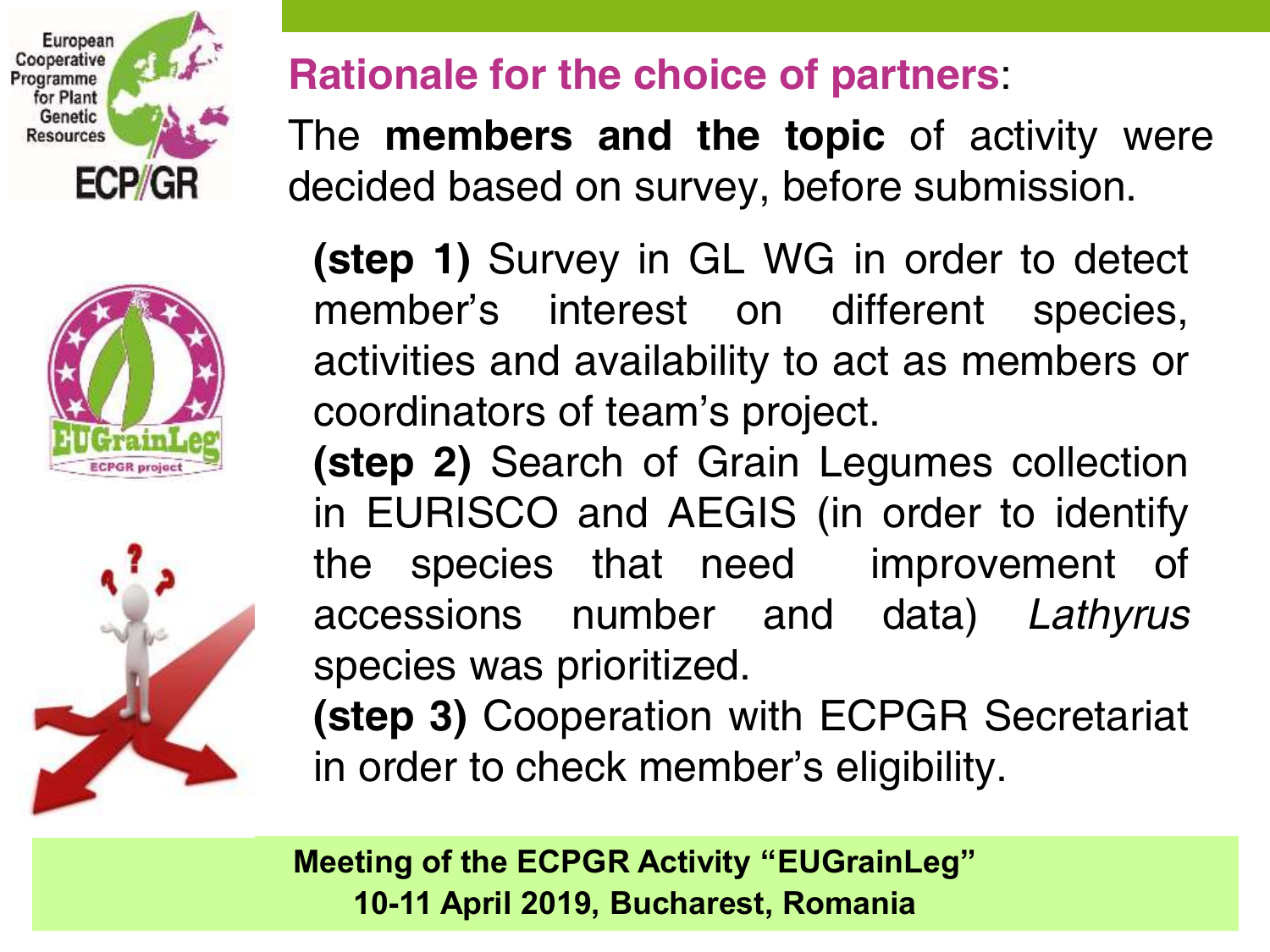

## **TEAM AND MEETING PARTICIPANTS**



| <b>No</b>      | <b>FUNDED MEMBERS</b>               | <b>No</b>      | <b>SELF FUNDED MEMBERS</b> |
|----------------|-------------------------------------|----------------|----------------------------|
| 1              | <b>ROMANIA</b>                      | 1              | <b>ROMANIA</b>             |
| $\overline{2}$ | <b>BULGARIA</b>                     | 2 <sup>1</sup> | <b>SERBIA</b>              |
| 3              | <b>PORTUGAL</b>                     | $\bf{3}$       | <b>RUSSIA</b>              |
| 4              | <b>GREECE</b>                       |                | <b>INVITED, OBSERVERS</b>  |
| 5              | <b>SERBIA</b>                       | 1              | <b>GERMANY</b>             |
| 6              | <b>SLOVENIA</b>                     | 2 <sub>1</sub> | <b>LEBANON</b>             |
|                | <b>UK</b>                           | $\overline{3}$ | <b>ITALY</b>               |
| 8              | <b>BOSNIA</b><br><b>HERZEGOVINA</b> | 4              | <b>ROMANIA</b>             |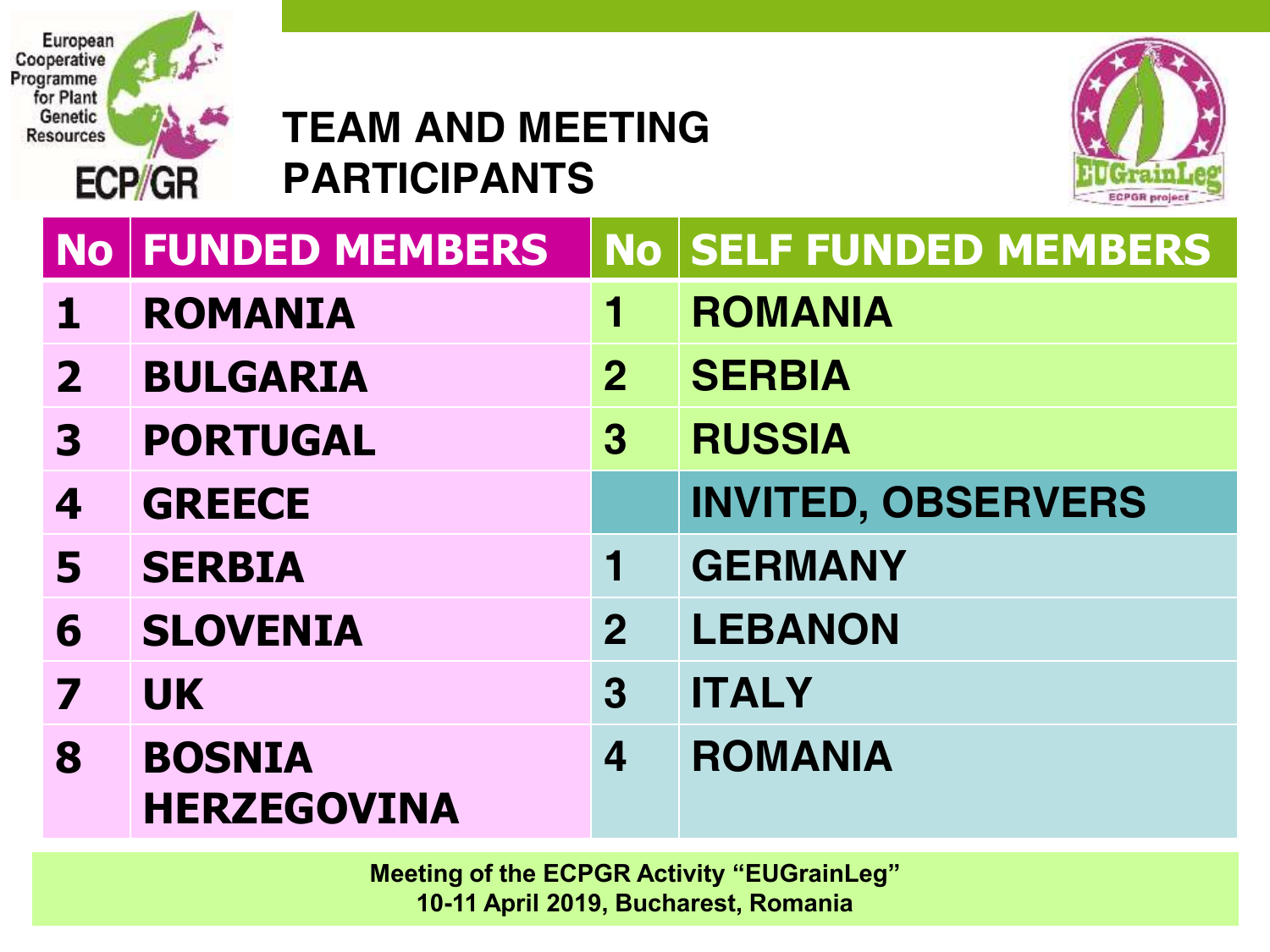

## **Approach**



**(A)Inventory and collecting** of PG material - study focused on improvement of each country *Lathyrus* collection.

(B)Workshop with the aim to **analyze** the national collection of *Lathyrus*, **establishment of a** *Lathyrus* **panel, exchange material and knowledge.**

(C) **Investigations** towards the establishment of a high quality *Lathyrus* according to the principles of AEGIS. (D) The results will be documented and future activities planned, according to the group interact strategy.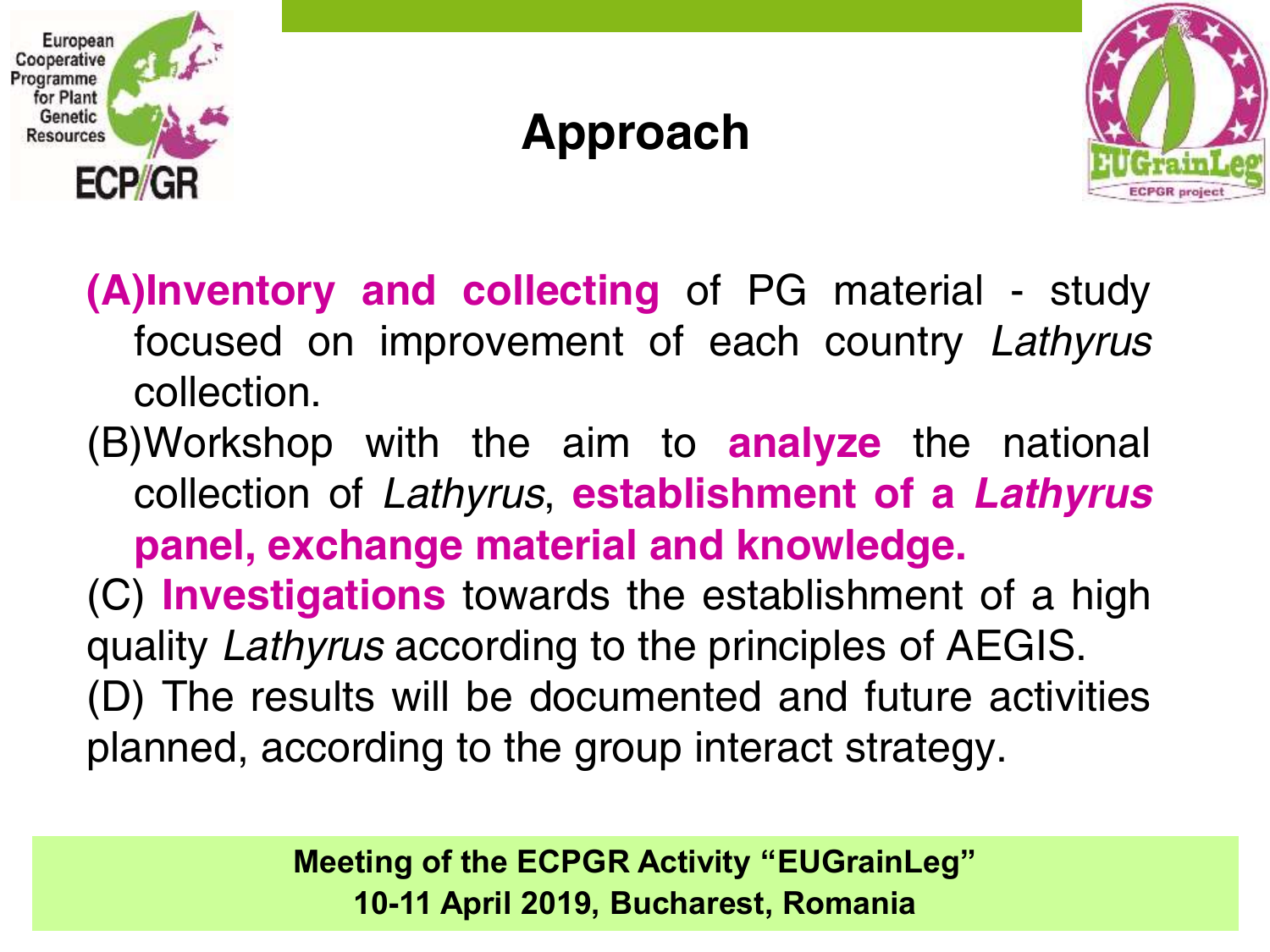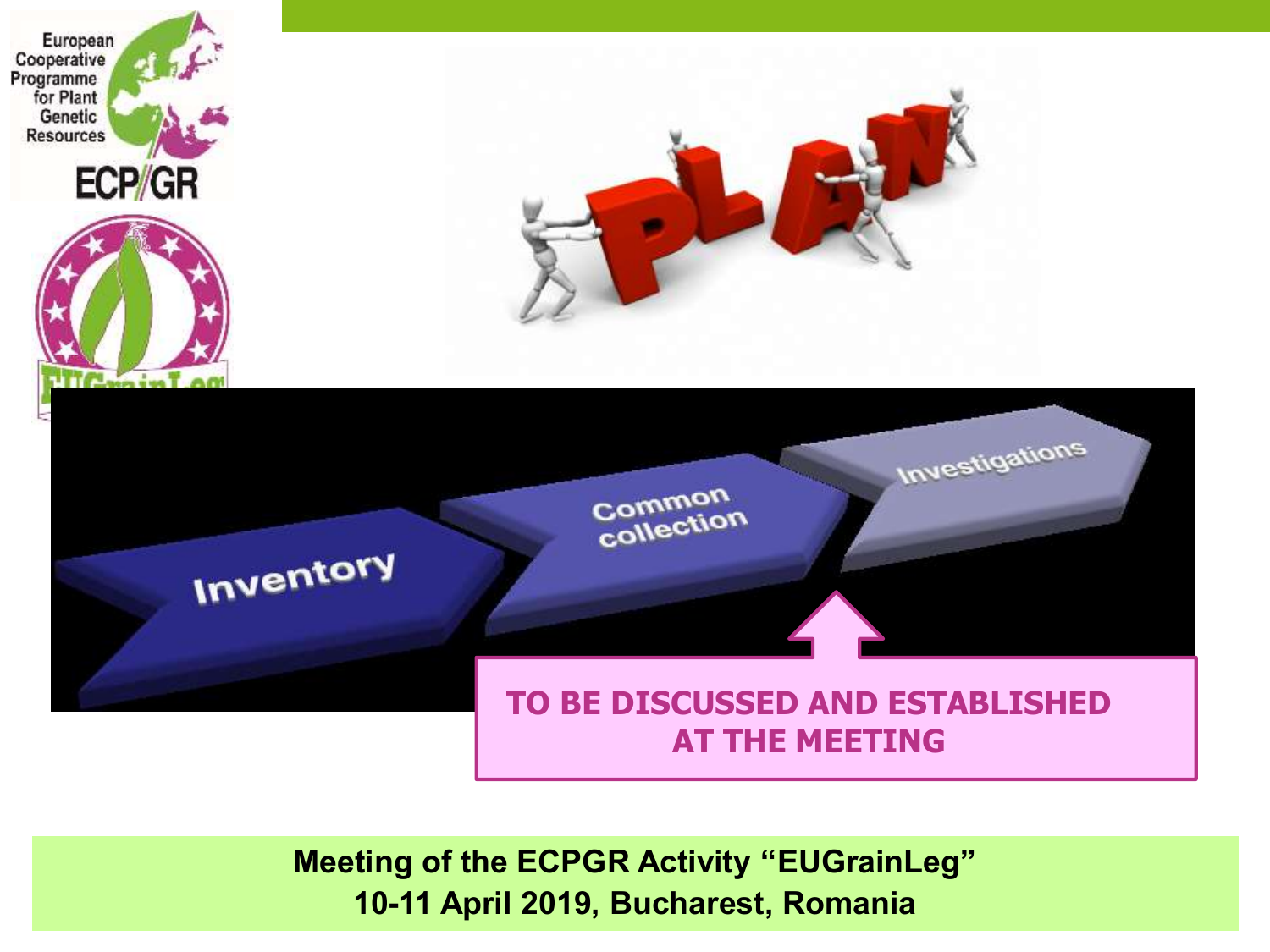



## **Traits proposed to be investigated as mandatory**

- $\triangleright$  phenologycal traits (days to beginning of flowering, days to flowering, days to maximum flowering, days to the end of flowering, days to harvest, days to maturity)
- $\triangleright$  growth habit and architectural traits: plant height, height to first pod
- $\triangleright$  symptoms of pest and diseases

**Meeting of the ECPGR Activity "EUGrainLeg" 10-11 April 2019, Bucharest, Romania**

………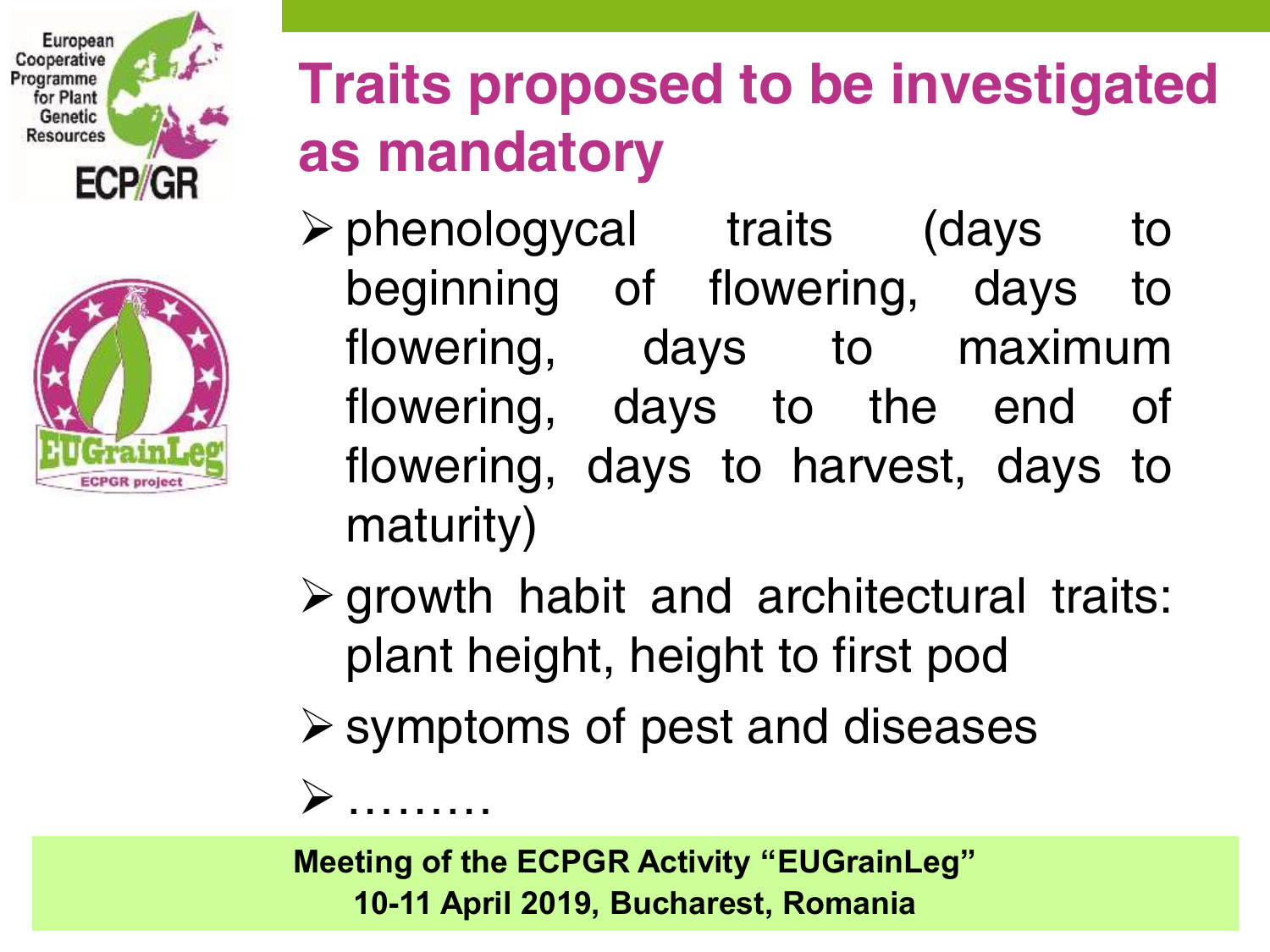



## **Traits proposed to be investigated as mandatory**

- $\triangleright$  pod traits: shape, size
- $\triangleright$  seed traits color, shape, coat surface,
- $\triangleright$  seed productivity (number of branches, number of pods per plant, number of seeds per pod, number of seeds per plant, weight of seed per plan, mass per 100 seeds)
- $\triangleright$  protein content in seeds it will be decided on which accessions it will be accomplished.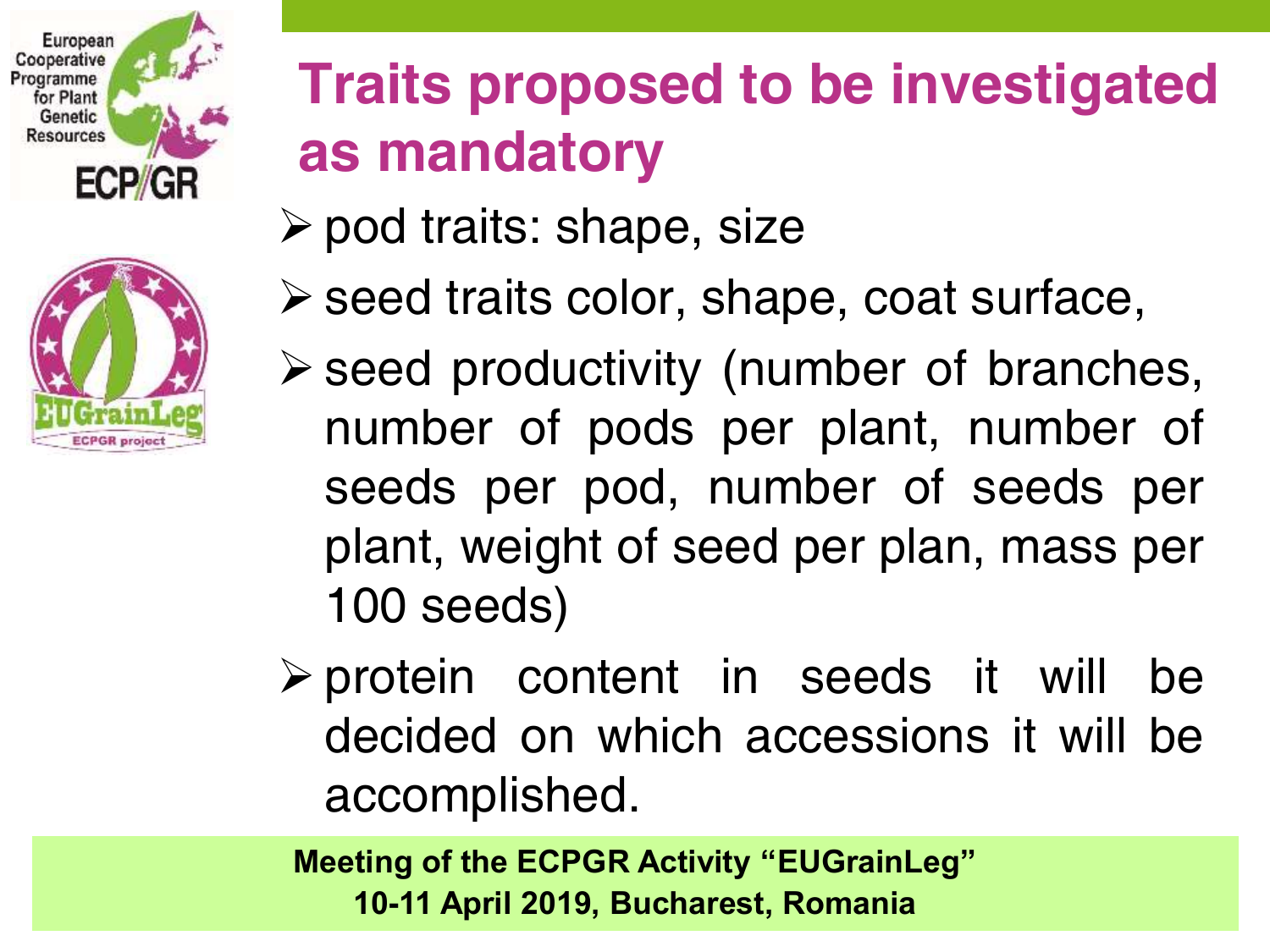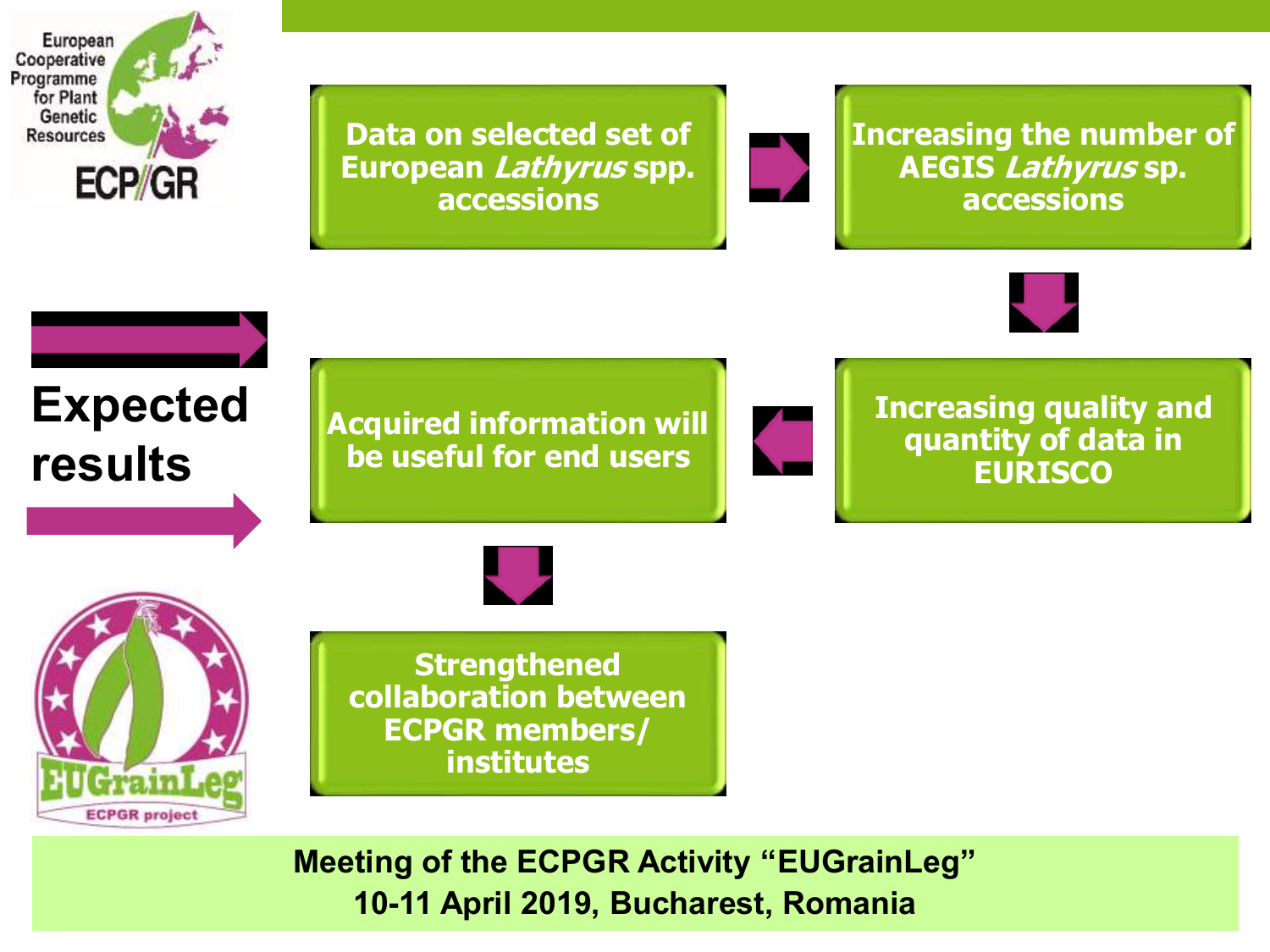



- $\triangleright$  Improved collaboration among countries and GL WG members;
- $\triangleright$  Improved sharing of knowledge and information.
- $\triangleright$  Facilitated access to all the germplasm included in AEGIS;
- **▶ Positive impact on** 
	- quality standards for conservation across Europe;
	- efficient conservation activities;
	- more effective regeneration;
	- linkages between *ex situ* and *in situ* conservation as well as linkages with users;